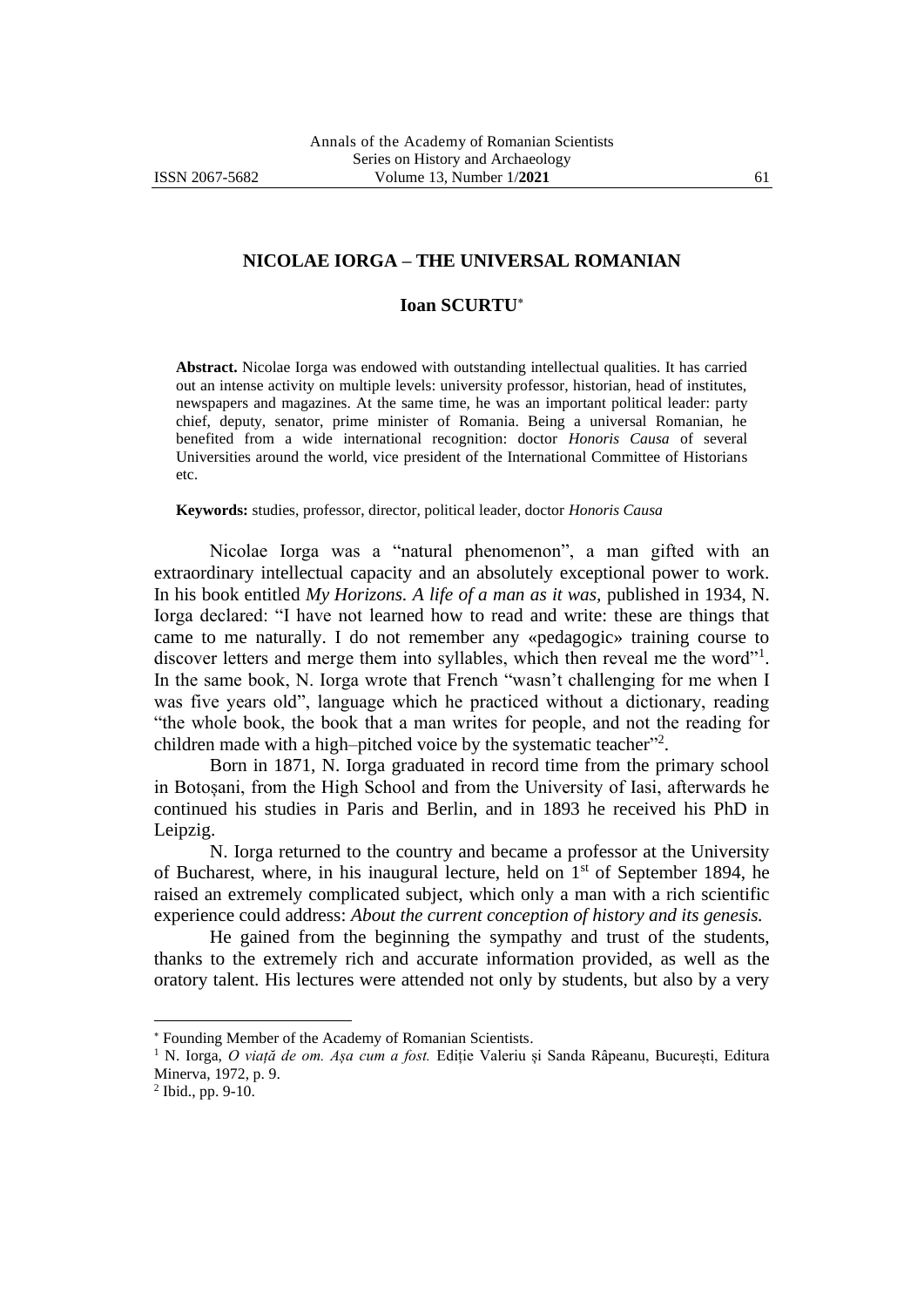wide audience – teachers, engineers, lawyers, officers, pensioners, etc. – so that the amphitheater was too small and many members of the audience were crowded in the aisle, to be as close as possible to the door, which always remained open, to hear the master.

George Călinescu described in his monumental work *The History of Romanian Literature from its origins to the present day* how the professor delivered a lecture: "N. Iorga had a lot of points of resemblance to the dragon from the fairytales. As the dragon mace preceded his master by striking into the entrance gate and then hanging itself on a peg, so the voice of the professor Iorga sounded indistinctly on the stairs and on the corridors, progressing in a stormy way, entering then brought by a wave of late students in the middle of the devote audience. At the end appeared as well N. Iorga, identifying itself with the author of the voice. The great historian calmed down his accelerated breath with a few spirits, looked restlessly through the lecture room, flashed with anger the door shook by the back of the people sitting on the aisle, became animated, shouting loudly, beheading with his finger through the air an unseen enemy. Then he'd become happy! He had found spiritual ties, which he often forgot to communicate also to the audience. He was talking to the lazy grace of the woman who's getting a sweet violence. He had small vanities in his eyes, laid his ear on the soft soundness of the words, set with the listener small delicate correspondences, through languid smiles or confidential glitters [...] Sometimes, he looked with concern towards doors and windows as to evade hidden spies. His voice was lowering, pretending to be a cautious whisper, with the air of making serious revelations to the audience. Everyone's breath remained cut off by curiosity and fear, a tense anxiety was pressing everywhere, and in autumn, you could have heard the slow rhythm of rain hitting on the rooftops, or the monotonous muttering of the eaves. Suddenly, N. Iorga became angry. He felt in the field of heads the betrayal, the hostility. Vindictive, the speaker subjected the public to a noisy indictment. The lecture room was filled with hailstone, fog and thunders. Pierced by N. Iorga's revengeful finger, the invisible enemies collapsed dully on the floors, while words fell like thunderbolts in a knotty tree. Then the storm was over. As the children, after a gesture of violence, unload their heavy heart by crying, so the exhausted speaker became humble, supplicatory: begging for protection, benevolence, and little love. He was looking among the listeners for a friendly face, a smile of hope, a comforting eulogy [...] But quickly N. Iorga was becoming dissatisfied. The patient was despised, reprimanded, finger–pointed in the direction of the ribs, then, through a clamorous process, delivered to public vengeance. Finally, the lecturer, followed, gave signs of universal deception. In biblical sentences he rose above the small passions, closed on itself in the smoke haze of an inaccessible height and just like Moses, breaking the tables of the law brought to an ungrateful people, thundering on the lecture room great prophecies,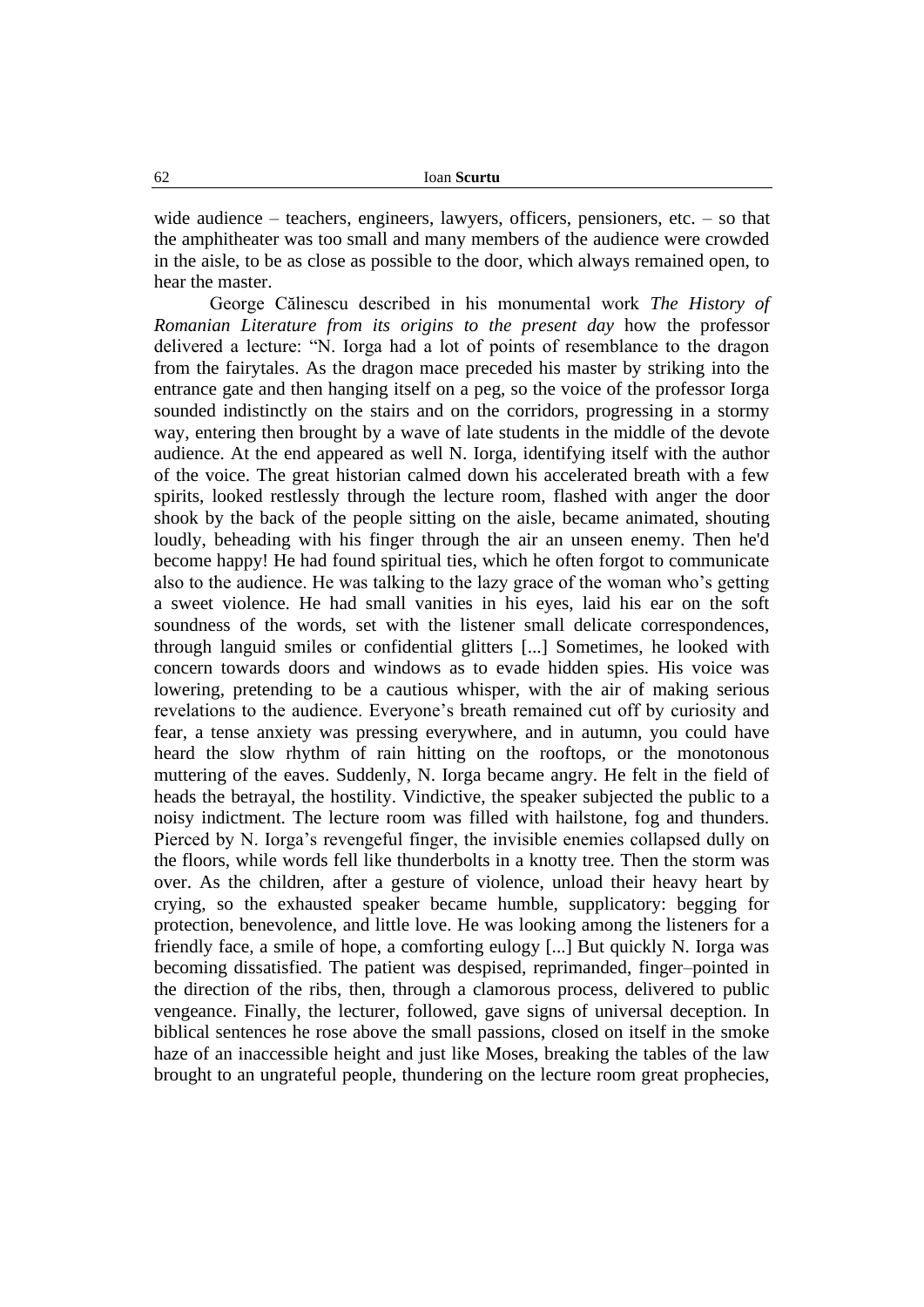he was running away gloomed by a rightful anger in the roaring applause of the audience<sup>1</sup>."

Over time, thousands of young and less young people have evoked these lectures, with the pride of being N. Iorga's students.

He imposed himself in the intellectual elite of the country from a very young age and was elected a corresponding member of the Romanian Academy in 1897, when he was 26 years old<sup>2</sup>. He never signed "Academician N. Iorga", because the title of "academician" was established only in 1948, until then being used the addressing formula "member of the Romanian Academy". N. Iorga valued the most the title of professor, considering himself a teacher of his nation.

N. Iorga is the universal Romanian. His scientific work is overwhelming. He published hundreds of volumes: collections of documents found by him in Romanian and foreign archives; summaries on Romanian history and universal history; histories of trade, industry, church, army, literature, press; monographs about Ștefan cel Mare, Mihai Viteazul, Constantin Brâncoveanu, Alexandru Ioan Cuza, Carol I; he wrote books on the history of Byzantium, the Ottoman Empire, France, Albania, Bulgaria, Greece, etc. He published the *History of Romanians* in 10 volumes, *Essai de syntheese de l'Histoire de l'Humanite* in 4 volumes, and he worked until the last day of his life on a complete history of the world, entitled *Human Historiology.*

In 1911, on his 40th birthday, N Iorga was celebrated by the Romanian Academy. Speaking on this occasion, his former teacher, A.D. Xenopol confessed his amazement: "You wonder, with astonishment, how a brain could conceive so many works and a hand to write them". Such an appreciation was made after less than two decades of creation, but N. Iorga would continue to publish, with the same intensity, for almost three decades.

A statistical evaluation (incomplete) shows that N. Iorga published 1 003 volumes, 12 775 articles and studies, 4 693 reviews<sup>3</sup>. As far as I know, it does not exist in the history of humankind a personality that equals him in terms of prolificacy. Sociologist Dimitrie Gusti wrote that, going through the list of works signed by N. Iorga, "you would think it was a work for centuries and not the result of a single life, but of a number of different personalities, with different activities, thoughts and feelings. N. Iorga was the most representative and synthetic personality of the Romanian nation"<sup>4</sup>.

<sup>1</sup> G. Călinescu, *Istoria literaturii române de la origini până în prezent*. Ediție Alexandru Piru, București, Editura Minerva, 1982, p. 615.

<sup>2</sup> Dorina N. Rusu*, Române Membrii Academiei. Dicţionar. 1866-2003*, București, Editura Enciclopedică și Editura Academiei Române, 2003, pp. 413-414.

<sup>3</sup> *Enciclopedia istoriografiei românești.* Coordonator Ștefan Ștefănescu, București, Editura Științifică și Enciclopedică, 1978, pp. 183-184.

<sup>4</sup> Dimitrie Gusti, *Ethosul lui Nicolae Iorga*, în "Revista Fundațiilor Regale", no. 12 of December 1944.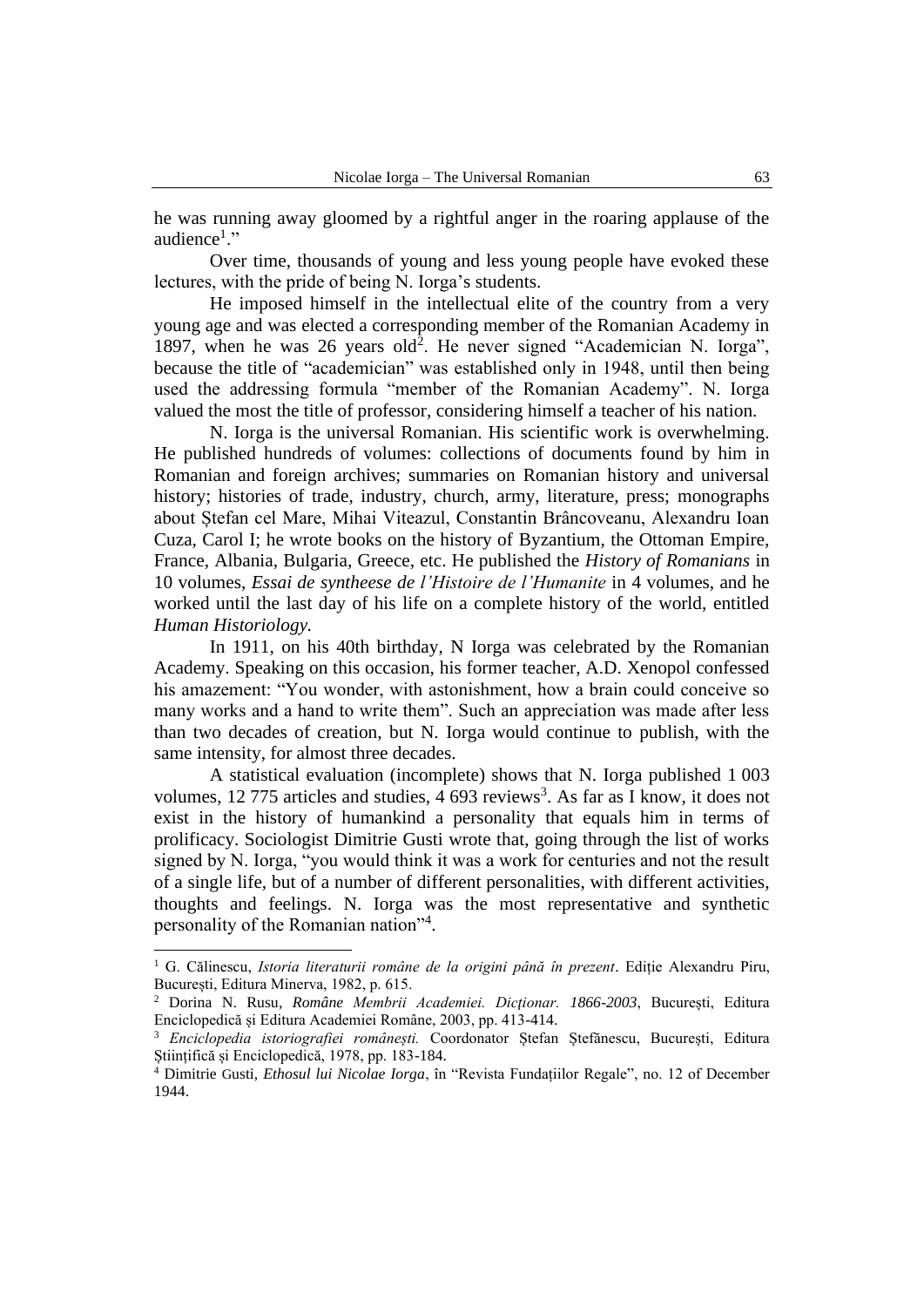N. Iorga was not only a history professor and researcher, but also an active citizen, a builder of institutions, founder of magazines and newspapers, author of theatre and poetry volumes, cultural animator, political activist and peerless speaker.

He founded the Institute of South–East European Studies (1914), the Institute of Universal History (1937), the Romanian School of Fonteney aux Rosse, located 10 km from Paris (1921), the Historical–Artistic Institute (known as the Romanian House) in Venice (1930).

He initiated, in 1908, the Summer Courses in Vălenii de Munte, attended mainly by young people from the Romanian territories under foreign occupation (Transylvania, Bukovina, Bessarabia). In 1922 the "N. Iorga" Popular University was founded at Vălenii de Munte. He was president of the Cultural League – later the League for the Unity of All Romanians – for which he managed to build in 1926–1929 an impressive palace in the center of the capital, on the ground floor of which was located the Popular Theatre of the Cultural League (today the "Lucia Sturdza Bulandra" Theatre).

He led prestigious scientific journals – "Revue Historique des Études Sud– Est Européennes", "Revista Istorică" –, newspapers and magazines, such as "Neamul Românesc", "Neamul Românesc pentru Popor", "Cuget clar", "Semănătorul", "Ramuri", "Floarea Darurilor".

He played an extremely important role in promoting national values and consciousness, being considered, even in his lifetime, the "apostle of the nation". For nine years (1931–1940), he had a live radio show, "Advices in the dark".

N. Iorga founded and led the Nationalist Democratic Party (1910–1938), served as parliamentarian for more than three decades (1907–1940, with a break during the foreign occupation in 1918) and was President of the Assembly of Deputies (1919–1920), President of the of the Senate (1939), President of the Council of Ministers (1931–1932), Minister of State (1938) and Royal Counselor (1938–1940).

Regarding the international relations, N. Iorga promoted the idea of "equality between nations" and "moral principles" between states. It's a fact that N. Iorga noticed from the beginning the danger that Adolf Hitler posed to the peace of Europe. The German dictator acted for the annulment of the 1919–1920 peace treaties, which were of particular importance for Romania, as they had confirmed the acts of Union with the motherland of Bukovina, Transylvania and Bessarabia.

He condemned the Legionary Movement and the work of its leader, Corneliu Zelea Codreanu, who declared in November 1937 that "in 48 hours after the victory of the Legionary Movement, Romania will have an alliance with